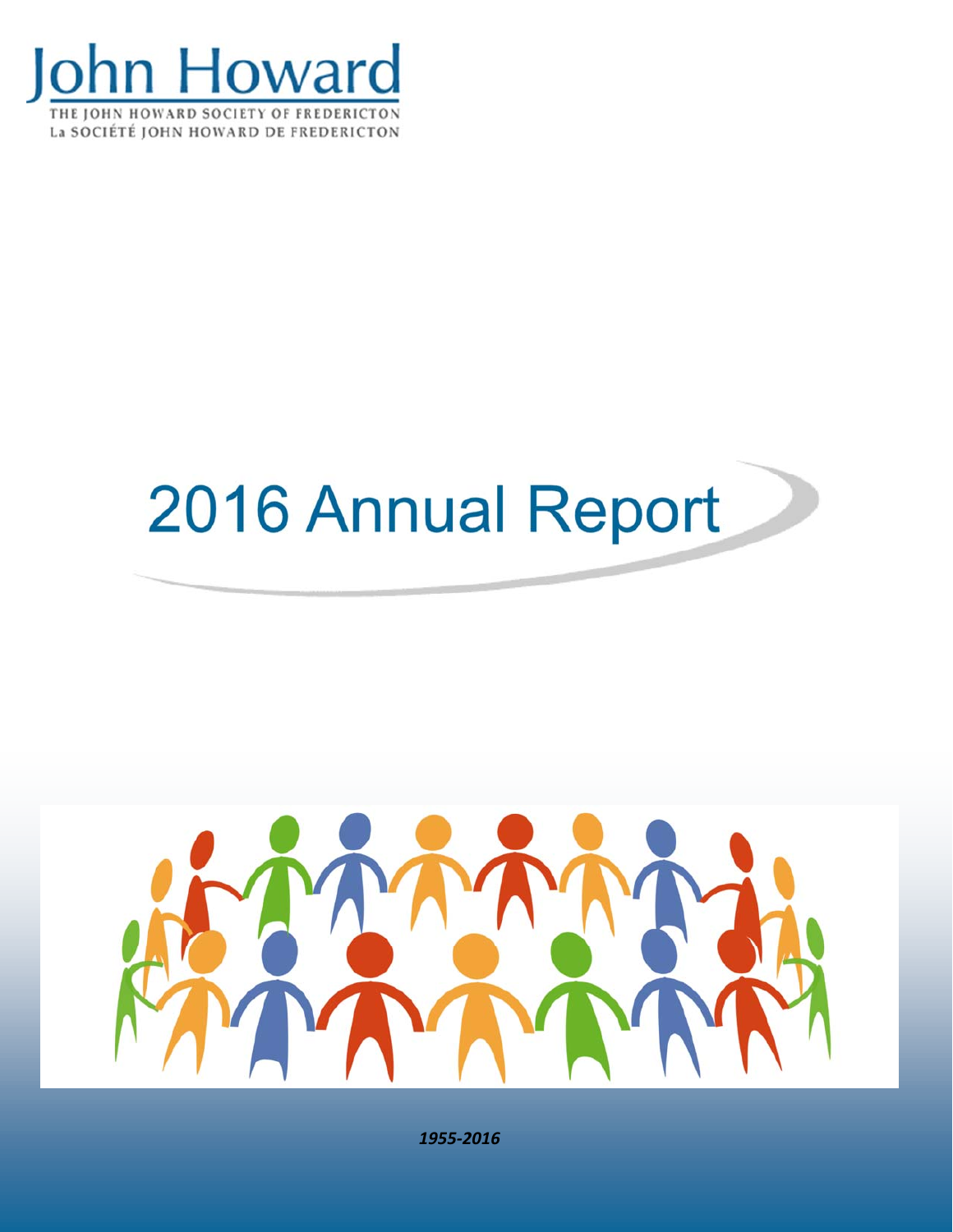| <b>Notes</b> |
|--------------|
|              |
|              |
|              |
|              |
|              |
|              |
|              |
|              |
|              |
|              |
|              |
|              |
|              |
|              |
|              |
|              |
|              |
|              |
|              |
|              |
|              |
|              |
|              |
|              |
|              |
|              |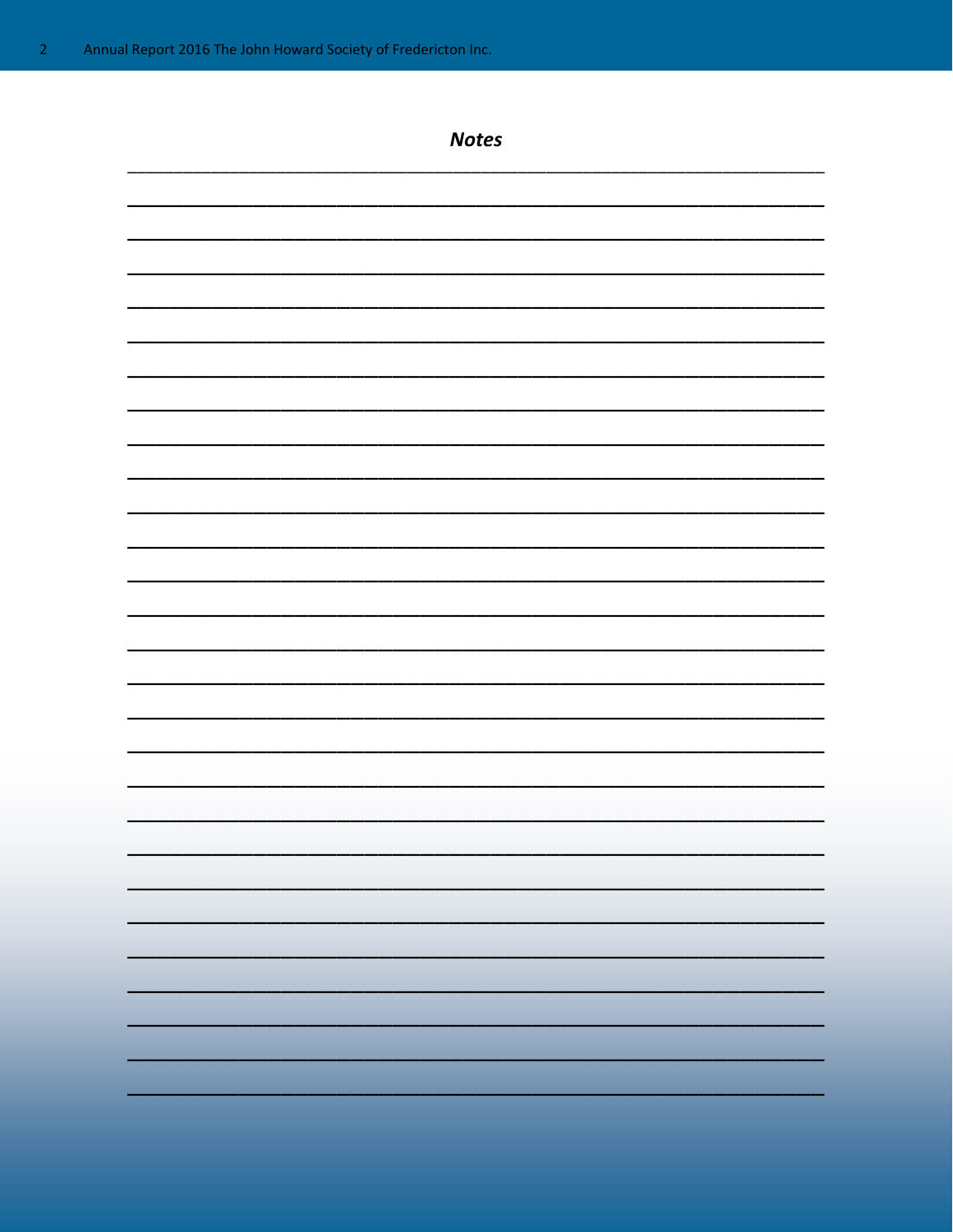# *Thank you for 61 outstanding years…*

 *… to our members, donors and funders for your support* 

"This program showed me I can change. I just need to slow down and think things through. I am going to keep working on myself and actually talk to people about my problems in stead of walking away."

 *… to our partners, collaborators and clients for your commitment* 

 This year, the John Howard Society of Fredericton will celebrate 61 years of community engagement in Fredericton. To all of our partners and supporters we'd like to say thankyou

for helping us make sure that the at‐risk population

*Managing Anger and Difficult EmoƟon ParƟcipant*

V.

of Fredericton continues to have a voice.

 Since 1955 we've been working to ensure that those most in need of services in the community get the support they need, when they need it. Support at the right time can mean that small challenges don't grow into big problems.

And from the beginning you've been working with us – our members, donors, funders, community and academic partners, volunteers and supporters. Thank you for making these 61 years so successful. With continued support we hope to be prepared to meet the challenges of the future.

As we enter our 62nd year, we're proud of the progress we've accomplished in part‐ nership with community agencies, stakeholders, governments, researchers and families. Our record of success is a result of the power of those collaborations – a testament to how collective action fosters engagement, empowerment and results. Our focus will continue to be on

generating collaborative approaches required to grow and thrive as a community.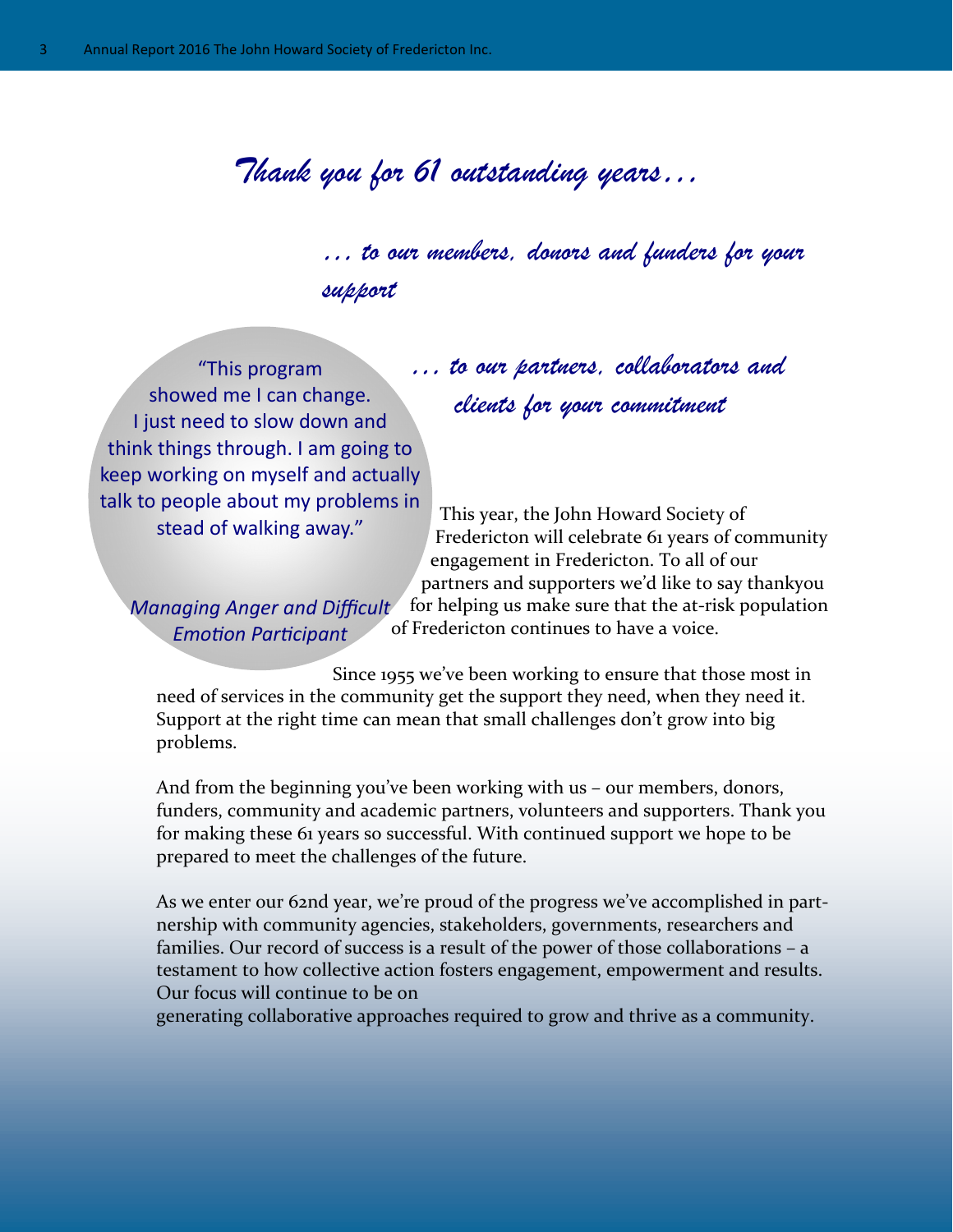## Presidents message

Over the past 61 years, the John Howard Society of Fredericton has been committed to increasing public safety by providing assistance to individuals and families who are, or who are at-risk of coming into conflict with the Criminal Justice System. Towards this end, we provide support to individuals who, at times, have incredible barriers such as: addiction and mental health concerns, individuals living in poverty, homeless and near homeless persons, individuals struggling with a history of abuse and neglect and men and women who want a pathway forward but who also carry significant barriers to employment and social inclusion.

In our efforts to help individuals move forward, we employ strategies and values that foster **creativity**, **self‐reliance**, **community building** and **resiliency**. These philosophical underpinnings guide our daily work and are integral to the success we experience working with vulnerable populations.

Over the past three years, our agency (like many other non‐profits) has struggled with fiscal realities and has experienced *significant cuts in program funding*. Individuals in our region are also impacted by our changing economic landscape and have experienced higher rates of unemployment, increases in part-time and temporary work and lower household incomes. Likewise, we are also seeing a rise in mood disorders, substance abuse and significant increases in drug-related crime. However, as the need for effective social programming increases, the financial resources for such work has been on the decline.

In order to respond to the growing need for support services in our community, the John Howard Society of Fredericton has employed the same strategies and values promoted to our clients: **creativity**, **self‐ reliance**, **community building** and **resiliency**. In 2015 – 2016, we leveraged our creativity and com‐ munity building capacity to adjust to fiscal realities in order to meet the needs of our target population. Just as we work to increase resiliency in our clients, we have increased our own capacity to respond to change and challenges. We have sought out creative solutions to help offset the impact of cuts in pro‐ gram funding and are pleased to report that in **2015– 2016 the John Howard Society of Fredericton provided support services to over 1000 individuals**.

In 2015 – 2016, we embraced great change and experienced great growth! We sought out new partner‐ ships and found new opportunities such as, the Outreach Program (a program for Homeless Individuals) designed and delivered in partnership with Capital Region Mental Health & Addictions Association. Also, through the support of Fredericton Community Foundation and ESIC, we have been able to pro‐ vide supports to recent affordable housing recipients; increasing access to supports to assist in main‐ taining housing. We are also proud to report that a new four unit affordable housing build has been completed thanks to Social Development and the Homelessness Partnering Strategies fund.

Socrates is attributed to saying "The secret to change is focusing all of your energy, not on fighting the old, but on building the new". Just as we help our clients embrace change, we at the John Howard Society have also learned to harness adversity to build new growth.

Pamela Bishop Board President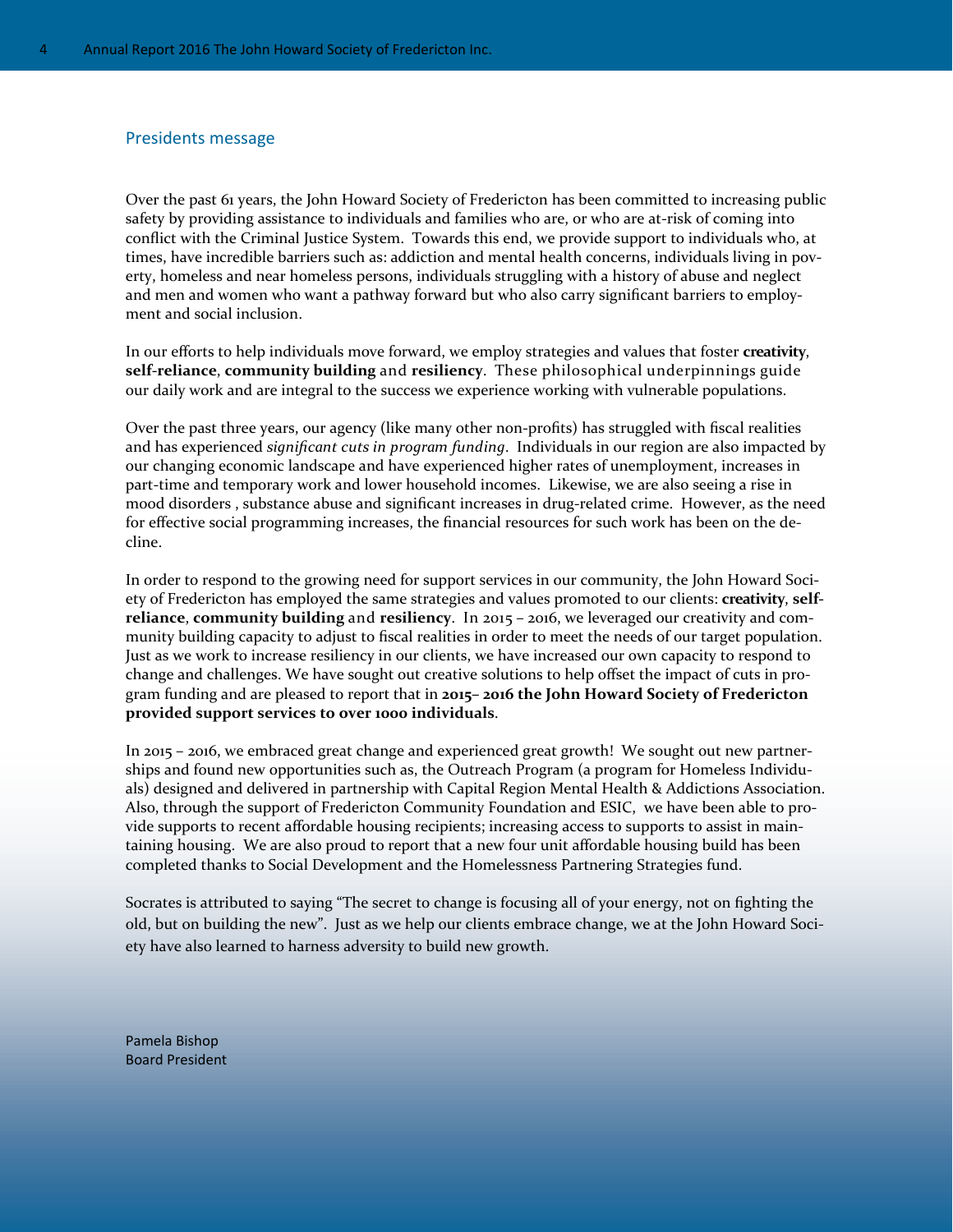

12,000

Thanks to the Fredericton community kitchen, Meals were served from our location.

## *In this past year...*



Were provided with soft skill development support.



395



102

16 Were provided affordable housing.



Received housing support services.



Participants received their GED diploma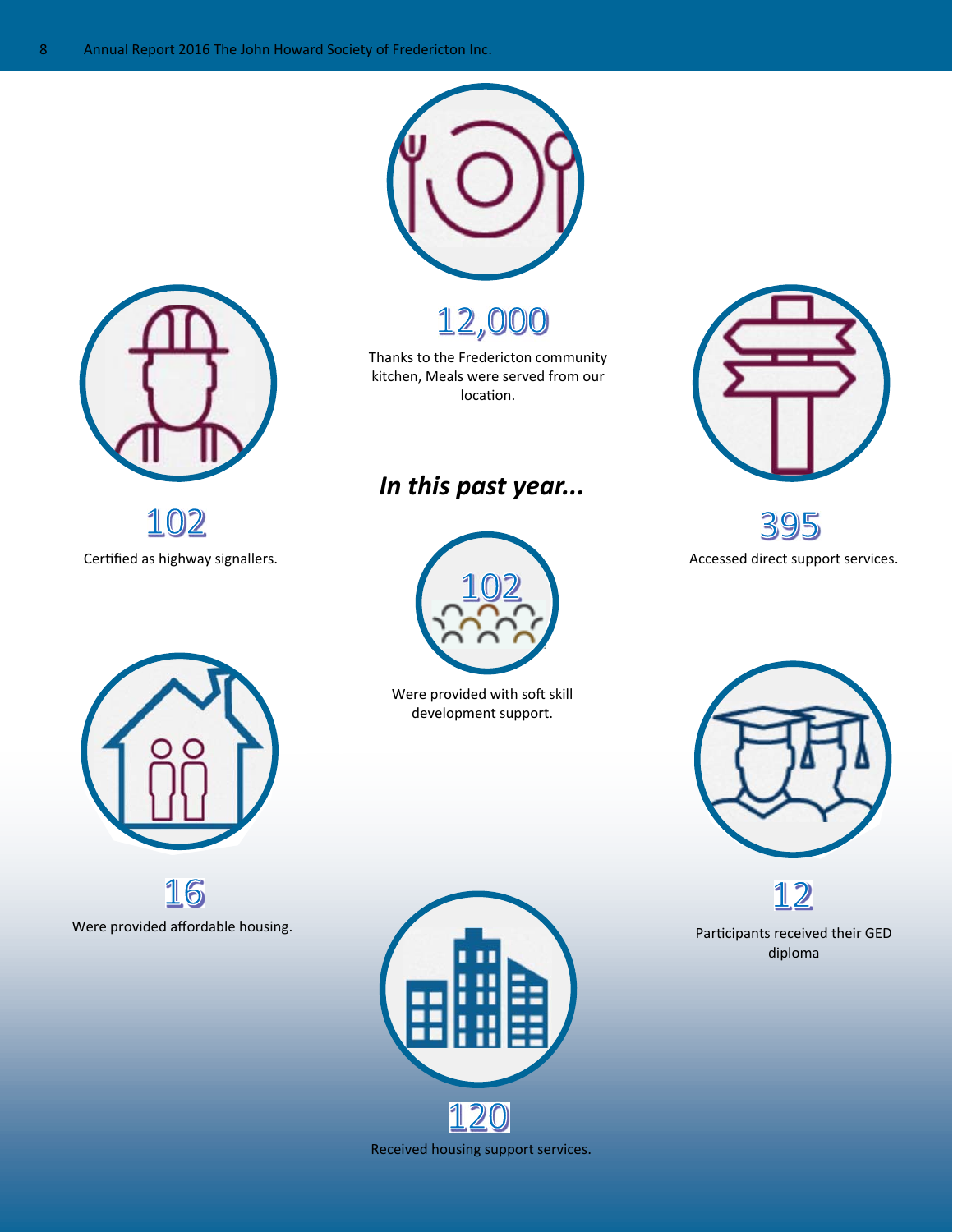## **Programs and Support Services**

Over the past year, agency staff have had the opportunity to work with participants within the following programs:

**Adult Intervention Program:** Provides facilitation of individual counselling based interventions, deter‐ mined by the needs of the Woodstock Probation Office.

Programs include:

- Alternative Measures
- Anger Management
- Self‐Referred Anger Management
- Partner Abuse Program
- Personal Interventions

**Alternative Measures Program:** Alternative Measures is a pre and post court referral program, which provides for "alternatives" to court proceedings. The program offers a constructive way to deal with non‐violent, low risk adult offenders, who accept responsibility for their crimes. Serious and violent crimes, intimate partner violence, and specific other cases of family violence are not eligible for this program.

The process involves victim(s), adult or youth offenders, and the community, in a search for solutions that promote reparation and reconciliation. The program provides the opportunity for adult offenders to acknowledge what they have done and to work at making amends, thereby avoiding a criminal record.

The goal is to help restore community harmony and enhance the personal safety of citizens and their property.

**Anger Management for Men:** is designed as a cognitive approach to positively impact aggressive, violent and pro-criminal behaviour. Consisting of 10 sessions that are normally offered over a 10 week period, the program focuses on the development of participant self‐awareness and self‐management. The infor‐ mation that is presented is meant to create an empowering environment for participants, introducing them to tools that will allow them to build effective beliefs, thoughts, attitudes, behaviours, skills and habits.

**Anger Management for Women:** Designed to provide participants with an opportunity to become more skilled at managing difficult emotions in a way that leads to healthy, productive outcomes. Throughout the 10 sessions, women will develop a deeper understanding of their emotional experiences and will be provided with some basic tools to manage these emotions more effectively.

**At Home and Beyond Program:** Recognizing the need for life skills and housing retention training for recently housed individuals, the John Howard Society of Fredericton, in partnership with the UNB Community Nursing program and TD Financial, have developed a 20 module, ten week group-based training program that will help formerly chronic and episodically homeless individuals develop the skill sets required to maintain long-term housing. This program, *At Home and Beyond Program* (AHBP), aims to reduce evictions and rejections of housing by supporting recently housed individuals during this critical transitional phase.

AHBP has four components that will ultimately increase housing retention for recently housed individuals: 1. Group‐based housing retention training

- 2. Individual support, action planning and community engagement planning
- 3. Preliminary development of peer‐support network for recently housed individuals
- 4.Tenant/Landlord Linkage and Relationship Building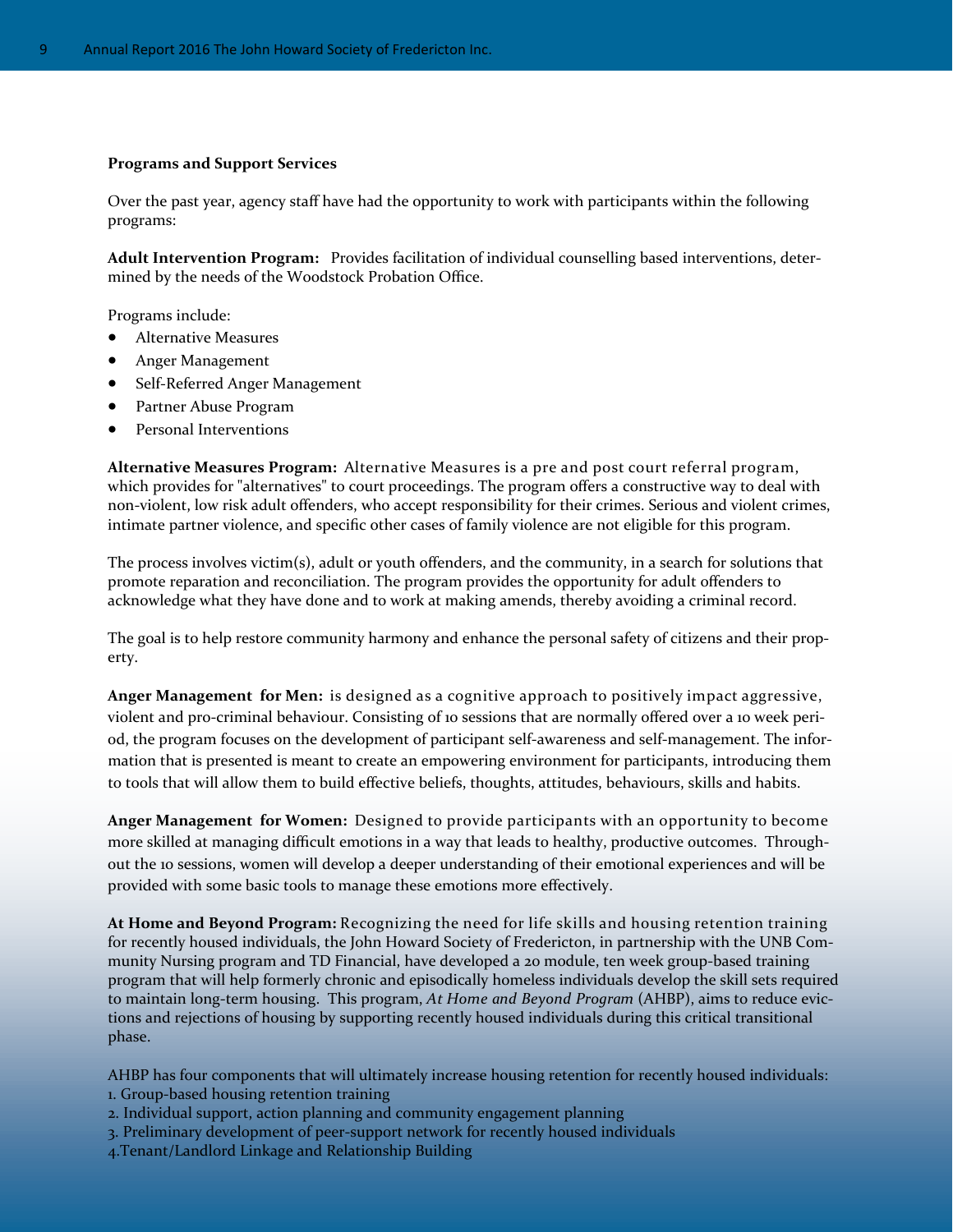**Community Academic Learning Program:** an academic upgrading program designed for learners who want to improve their academic abilities in order to further their educational and employment goals.

Each learner is given a math, reading and writing assessment to determine his/her academic starting point. Individualized learning plans are developed to help the learner progress at his/her own pace. There are five units of study: math, reading, writing, science and social studies. Class sizes are small and learners are able to attend either part time or full time depending on their financial, work and family circumstances.

**Community Housing Build:** During the summer of 2013 the agency received partial funding through the Homelessness Partnering Strategies fund to develop a new four unit 1 bedroom apartment building. The goal of this project is to provide new opportunities for individuals currently living on the streets to access affordable housing. At present the agency has secured appropriately zoned land, completed designs and been provided with the initial approval from the City of Fredericton to move forward with our project.

Once Provincial support is finalized, four new units will be completed with the hopes that four additional people will be housed before the end of 2015.

**Community Maintenance Program:** reinforces the skills that have been identified as the most effective in reducing recidivism:

- identifying and maintaining pro‐social relationships and support
- emotions management
- clear thinking and decision making and developing a pro‐social lifestyle and behaviours.

The program offers much-needed support and encouragement to participants as they readjust to life outside the institution.

CMP is a multi-target program. This means it is designed to meet the needs of people who were incarcerated for different types of criminal behaviours including Crime for Gain, Substance Abuse, General Violence, and Partner Violence. It is not intended for sexual offenders, for whom a program specific to their needs has been created.

**Outreach Program:** The *Housing First Outreach* program is a coordinated effort across our com‐ munity to help support high acuity clients who present much higher needs than the regular population.

## **The core principles of a Housing First program are as follows:**

Immediate access to permanent housing with no housing readiness requirements Consumer choice and self determination Individualized recovery oriented and client driven supports Harm reduction Social and community integration

A key element of Housing First is ensuring clients have access to permanent, affordable and safe housing while providing or brokering the necessary supports to ensure they stay housed. The service provider will identify opportunities and barriers in the housing sector, while procuring permanent housing stock for the Housing First program and work with clients in the housing program to connect them with the necessary supports to ensure stability and success in tenancy.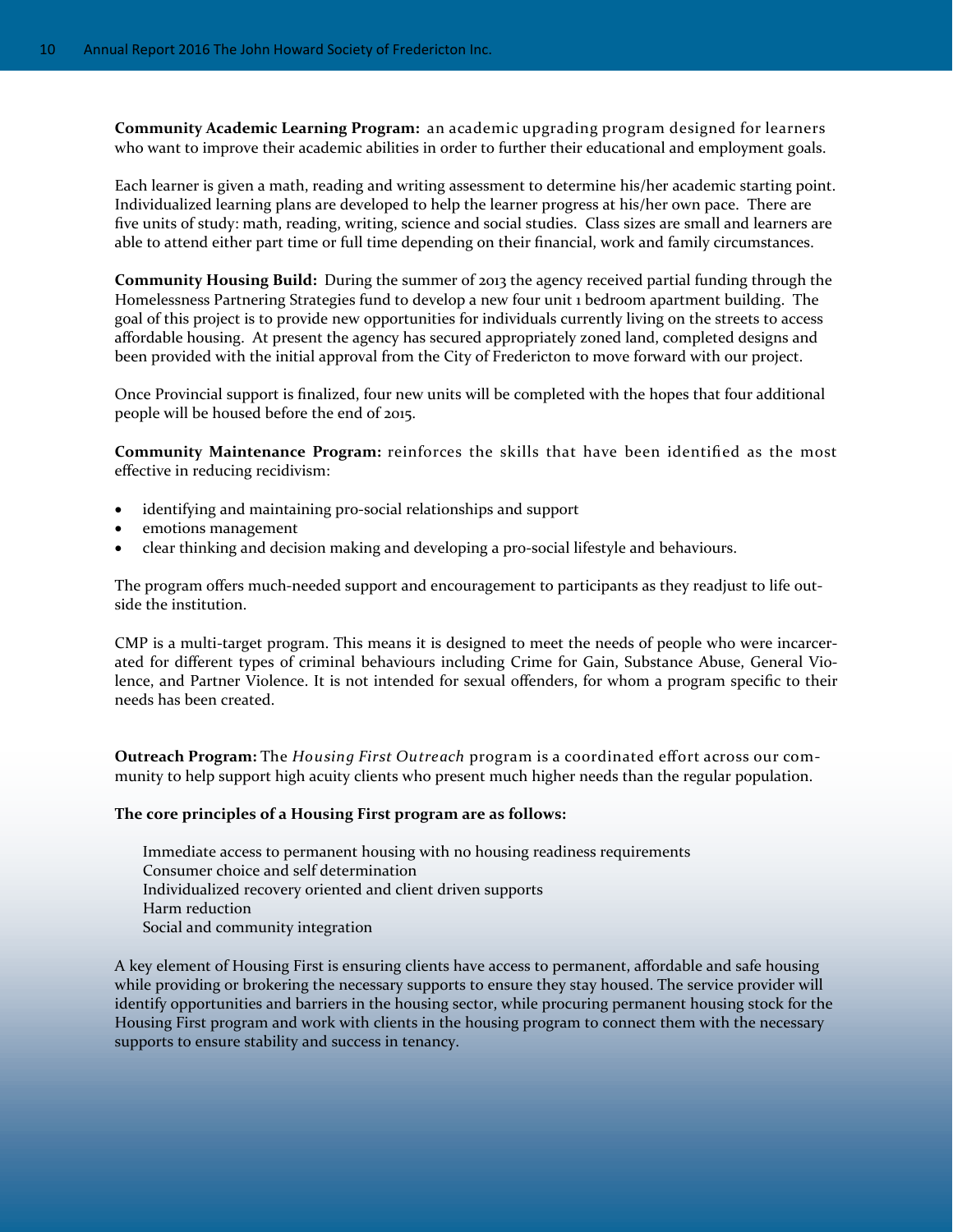**Strengthening Families Program:** involves elementary school children, 12 to 20 years of age, and their families in 14 family training sessions using family systems and cognitive behavioral approaches to increase resilience and reduce risk factors. It seeks to improve family relationships, parenting skills, and youth's social and life skills.

**Supportive Housing Program:** The Supportive Housing Program is a shared initiative between So‐ cial Development Housing Division and the John Howard Society of Fredericton Inc. The purpose of this program is to offer supportive, subsidized one bedroom apartments for non‐elderly adults as they work towards self‐sufficiency. Ultimately, once the person has reached self‐sufficiency they will be transferred into other non supportive subsidized housing. The program follows the Housing First principles when working with tenants to achieve their goals.

Housing First focuses on three rules for all tenants:

Pay the rent on time; Do no harm; Cause no damage.

The Housing First model allows the Support Worker the ability to mould all expectations around the three basic rules. In this way, tenants learn to become responsible for their behaviours, while at the same time, gently learning socially acceptable methods of responding to tenant-landlord relationships as well as community expectations.

**Transit Fare Assistance Program:** Since 2006, The John Howard Society has applied for bus tickets through the City of Fredericton Transit Fare Assistance Program. Tickets received from the City of Freder‐ icton are then distributed to participants for a variety of reasons including: employment search, mental health & addictions meetings, access to food bank etc. In 2013, four hundred (400) single-ride bus tickets provided clients with the opportunity to access public transportation.

**Youth Anger Management Program:** assists youth, 15‐19 years of age, in examining the effectiveness of their chosen behaviors and correlating these behaviors with their plans for their future. Through a one-onone or group based approach, participants determine their situations and initiate positive changes by work‐ ing to:

- Identify the precursors to violent behavior.
- Identify the impact of violent behavior on self and others.
- Recognize thinking patterns that lead to violent behavior and reframe them into thinking patterns that lead to non‐violent, self‐managed behavior.
- Identify how stress and tension can lead to violent behavior. Identify risk factors, triggers, and highrisk situations.
- Develop skills to communicate effectively. Establish a plan (lapse & relapse).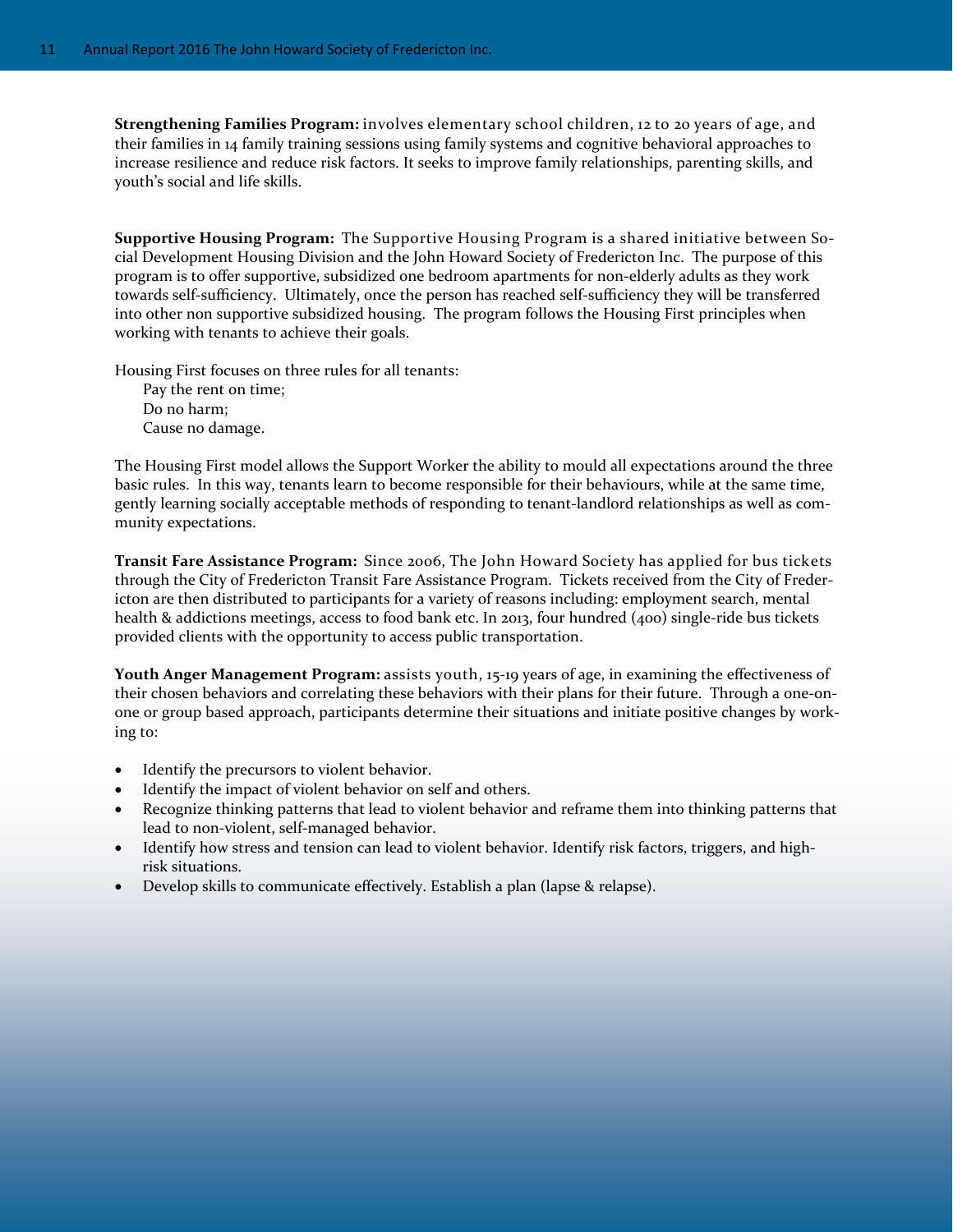## **Board, Staff and Supporters**

### **Board of Directors**

The John Howard Society of Fredericton is fortunate to have a dedicated and diverse Board of Directors all sharing a passion for supporting and strengthening our community

**Pamela Bishop**  President

**David Bemrose**  Vice President **Barb MacMullin**  Treasurer  **L.A. Henry**  Secretary **Joanne Thomson**  Member  **Michael Miller**  Member

#### **Staff Team**

The John Howard Society of Fredericton staff members bring a wide range of experi‐ ence and diverse perspectives to the organization. Our staff members are passionately committed to our mission and values, and to achieving our vision of a safer community

**John Barrow**  Executive Director

## **Volunteers**

We are grateful to those who volunteered their time with the John Howard Society of Fredericton Inc.

**St. Thomas University Social Work Program:** 

Lauren Stoddard

**University of New Bruns‐ wick Nursing Program:** 

**Lisa Edward**  Office Manager **Anne‐Drea Allison**  Program Coordinator **Dawn Hartling**  Program Coordinator **Leo Groenenburg**  Program Coordinator **Mavis Doucette**  Program Coordinator **Sarah Rasmussen**  Program Coordinator

Brian Comer Megan Corby Jennie Kukula Jennifer MacSween Katlin ODonnell Laura Skinner Ashley Spracklin Emily Wetmore

## **Maintenance Services:**

Karl McLellan

**Nashwaaksis United Church**  Community Supper Christmas Celebration

 **Scott Ronis** 

Member

**Saint Mary's Anglican Church**  Strengthening Families Pro‐ gram

**Brunswick Street Baptist Church**  Strengthening Families Pro‐ gram